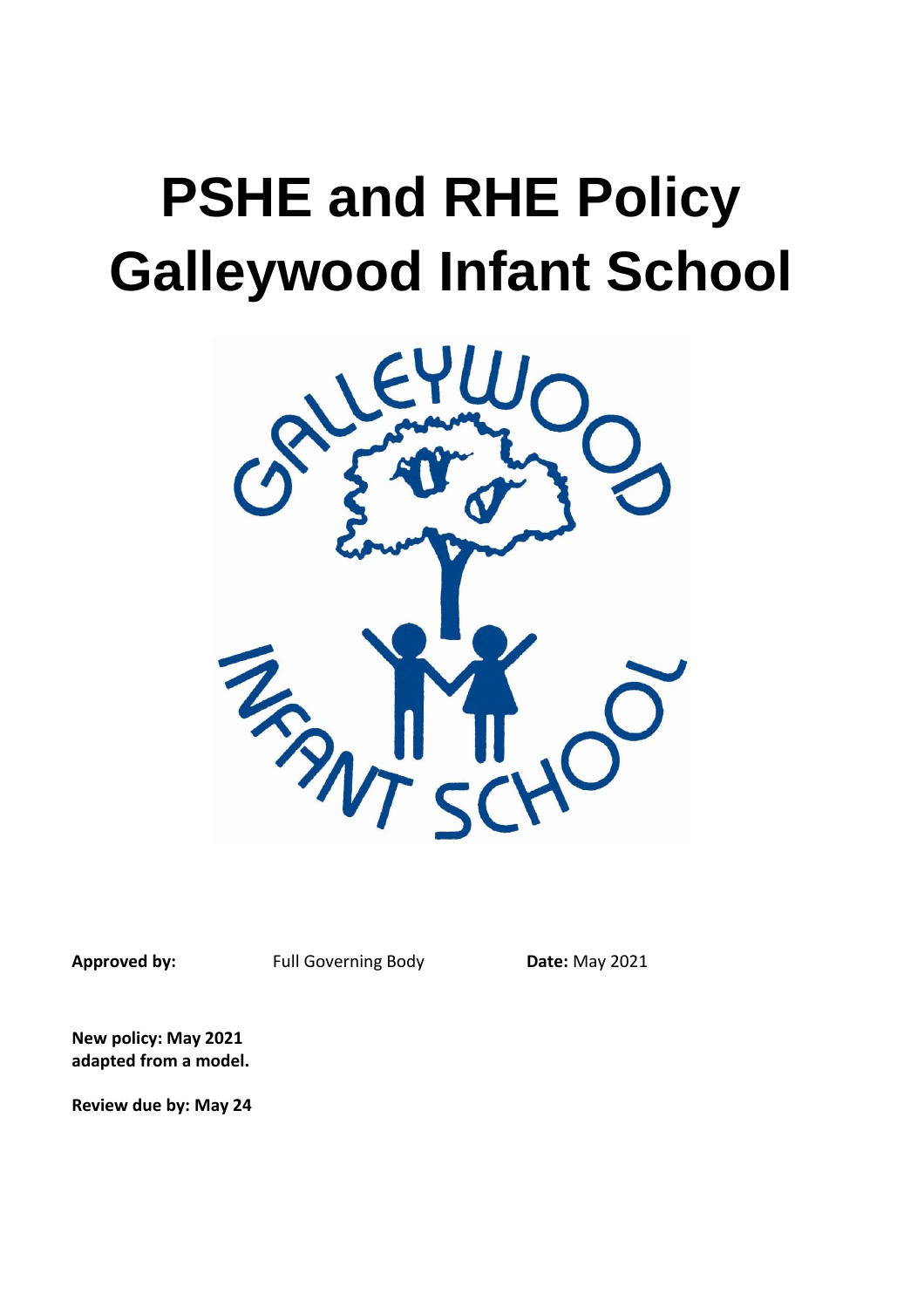## **1. How this Policy was developed**

This policy was written by Sarah Manning and Chloe Needham and developed in consultation with our school community at Galleywood Infant School. We listen and respond to the views of parents, teachers and other school staff, governors and the pupils to help strengthen the policy, ensuring that it meets the needs of all of our pupils. It has been approved by the school's governing body.

## **2. Legal requirements of schools**

It is now a statutory requirement for primary schools to deliver Relationships Education and the Department of Education (DfE) encourages schools to deliver Sex Education that ensures both boys and girls are prepared for the changes adolescence brings and – drawing on knowledge of the human life cycle set out in the National Curriculum for science – how a baby is conceived and born.

Health Education is also statutory in all schools.

We at Galleywood Infant School acknowledge that under the Education Act 2002/Academies Act 2010 all schools must provide a balanced and broadly-based curriculum and wish to have a policy that not only covers the statutory content but covers all aspects of our Personal, Social, Health Economic (PSHE) education provision.

## **3. What Personal, Social, Health and Economic (PSHE) education including Relationships Education, is:**

Our PSHE education, including statutory Relationships and Health education as recommended by the DfE, provides a framework though which key skills, attributes and knowledge can be developed and applied. This promotes positive behaviour, good mental health and wellbeing, resilience and achievement, helping children to stay safe online, develop healthy and safe relationships, making sense of media messages, challenging extreme views and having the skills and attributes to negotiate and assert themselves now and in the future.

The school's PSHE provision supports the school's aims of developing confident citizens and successful learners who are creative, resourceful and able to identify and solve problems. The social and emotional development of pupils is embedded throughout the entire school's curriculum and culture. The school has a powerful combination of a planned thematic PSHE program, built around a spiral curriculum of recurring themes, designed to:

- 1. Give pupils the knowledge and develop the self-esteem, confidence and self-awareness to make informed choices and decisions;
- 2. Encourage and support the development of social skills and social awareness;
- 3. Enable pupils to make sense of their own personal and social experiences;
- 4. Promote responsible attitudes towards the maintenance of good physical and mental health, supported by a safe and healthy lifestyle;
- 5. Enable effective interpersonal relationships and develop a caring attitude towards others;
- 6. Encourage a caring attitude towards and responsibility for the environment;
- 7. Help our pupils understand and manage their feelings, build resilience and be independent, curious problem solvers;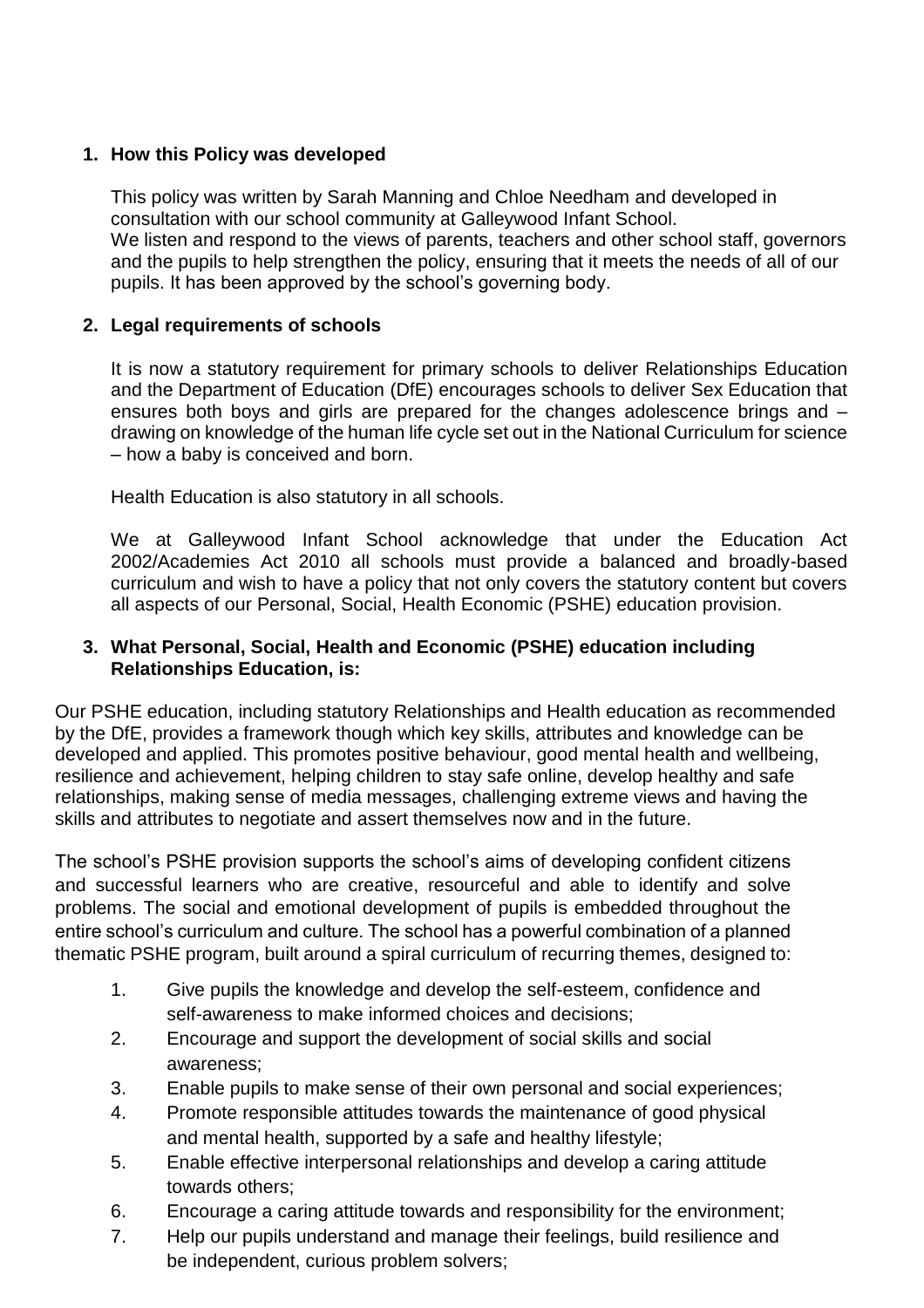8. Understand how society works and the laws, rights and responsibilities involved.

We know there is a proven link between pupils' health and wellbeing, and their academic progress. Crucial skills and positive attitudes developed through comprehensive Personal, Social, Health and Economic education are critical to ensuring children are effective learners.

## **4. How PSHE education, including Relationships Education, is provided and who is responsible for this**

At Galleywood Infant School we use SCARF, a comprehensive scheme of work for PSHE and Wellbeing education. An overview of SCARF can be found in our appendices. It covers all of the DfE's new statutory requirements for Relationships Education and Health Education, including non-statutory Sex Education, and the PSHE Association's Programme of Study's recommended learning opportunities, as well as contributing to different subject areas in the [National](https://www.coramlifeeducation.org.uk/scarf/national-curriculum/)  [Curriculum.](https://www.coramlifeeducation.org.uk/scarf/national-curriculum/)

We follow the six suggested half termly units, adapting the scheme of work where necessary to fit well with our planned whole school learning themes and to meet the local circumstances of our school, for example, we use our local environment as the starting point for aspects of our work. The school council will be consulted as part of our planning, to ensure pupil voice is considered and fed into the planned programme.

Our PSHE subject leaders, Sarah Manning and Chloe Needham, work in conjunction with teaching staff in each year group and are responsible for ensuring that all staff are equipped with the knowledge, skills and resources to deliver PSHE education confidently. Teachers can access a range of teaching support resources within SCARF, including guidance documents and teacher training films. Any teacher wanting further support should contact the PSHE subject lead in the first instance to discuss their training needs.

Class teachers follow the suggested six half-termly units provided by SCARF for each year. Lessons can be a weekly standalone PSHE lesson or be cross curricular. The lesson plans list the specific learning objectives for each lesson and provide support for how to teach the lessons; class teachers and our PSHE leads often discuss this on an informal basis.

We have chosen SCARF as our PSHE resource because the lessons build upon children's prior learning; we have reviewed the content and feel that it is relevant and sensitive to the needs of the children. There is planned progression across the SCARF scheme of work, so that children are increasingly and appropriately challenged as they move up through the school.

Assessment is completed by the class teacher using the SCARF Summative Assessment 'I can…' statements, alongside the lesson plan learning outcomes to demonstrate progression of both skills and knowledge*.*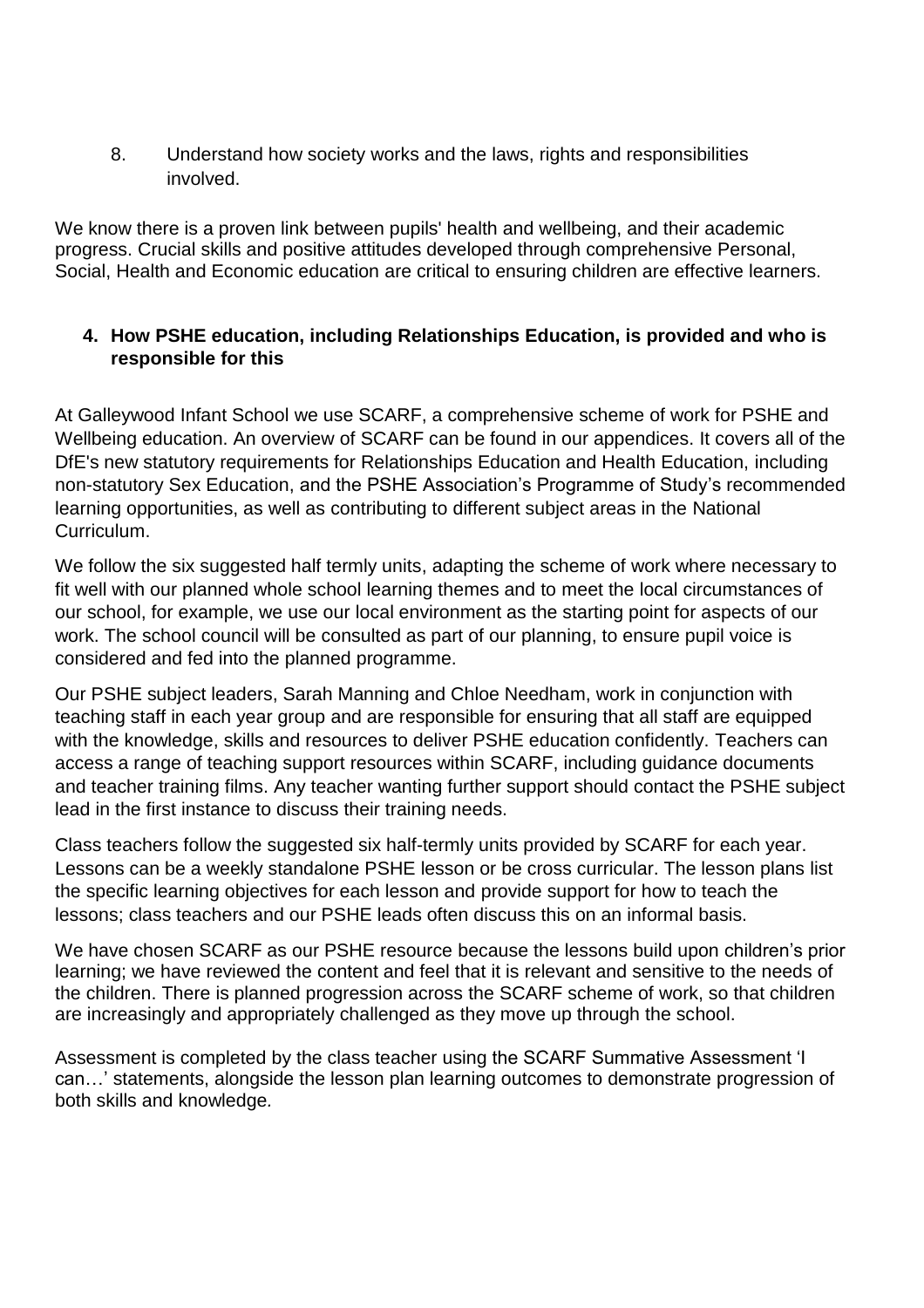# **5. What is being taught**

In the appendices can be found the SCARF medium term planning for both Key stage 1 and the Early Years Foundation Stage.

# **The Early Years Foundation Stage**

In the Early Years Foundation Stage, PSHE education is about making connections; it is strongly linked to child-led activities, including play. PSHE is taught through activities that are part of learning themes, as well as on an individual basis to develop personal skills such as dressing, feeding and toileting. Positive experiences are built through daily opportunities, to share and enjoy a range of different activities. Children are given the opportunity to engage in social activities, as members of a small group, as a class and during whole-school activities.

# **KS1**

The SCARF programme divides the year into 6 themed units:

- 1. Me and My Relationships: includes content on feelings, emotions, conflict resolution and friendships;
- 2. Valuing Difference: a focus on respectful relationships and British values;
- 3. Keeping Myself Safe: looking at keeping ourselves healthy and safe
- 4. Rights and Responsibilities: learning about money, living the wider world and the environment;
- 5. Being My Best: developing skills in keeping healthy, developing a growth mindset (resilience), goal-setting and achievement;
- 6. Growing and Changing: finding out about the human body, the changes that take place from birth to old age and being safe.

Children are encouraged to engage in activities that promote an understanding of themselves as growing and changing individuals, and as members of a wider community, based on their own first-hand experiences. These activities also encourage pupils to understand how their choices and behaviours can affect others. They are encouraged to play and learn alongside – then collaboratively with – their peers. They may use their personal and social skills to develop or extend these activities. Children are also given the opportunity to make choices about their health and environment and are encouraged to develop a caring attitude towards others.

Within National Curriculum Science in Y2, the children learn that animals, including humans, have offspring that grow into adults. They are introduced to the concepts of reproduction and growth, but not how reproduction occurs.

# **6. How PSHE education, including Relationships Education, is taught**

PSHE lessons are taught by their class teacher once a week in their PSHE lesson, throughout the whole year in their usual classes using a range of interactive teaching methods, e.g. activity sheets, films, songs, online games, and drama techniques.

To ensure that children feel comfortable to learn about a range of topics, we create a safe learning environment using a group agreement at the beginning of lessons or topics. This includes a confidentiality statement understood by adults and children. The teachers may also use a range of approaches, including distancing techniques and an anonymous question box.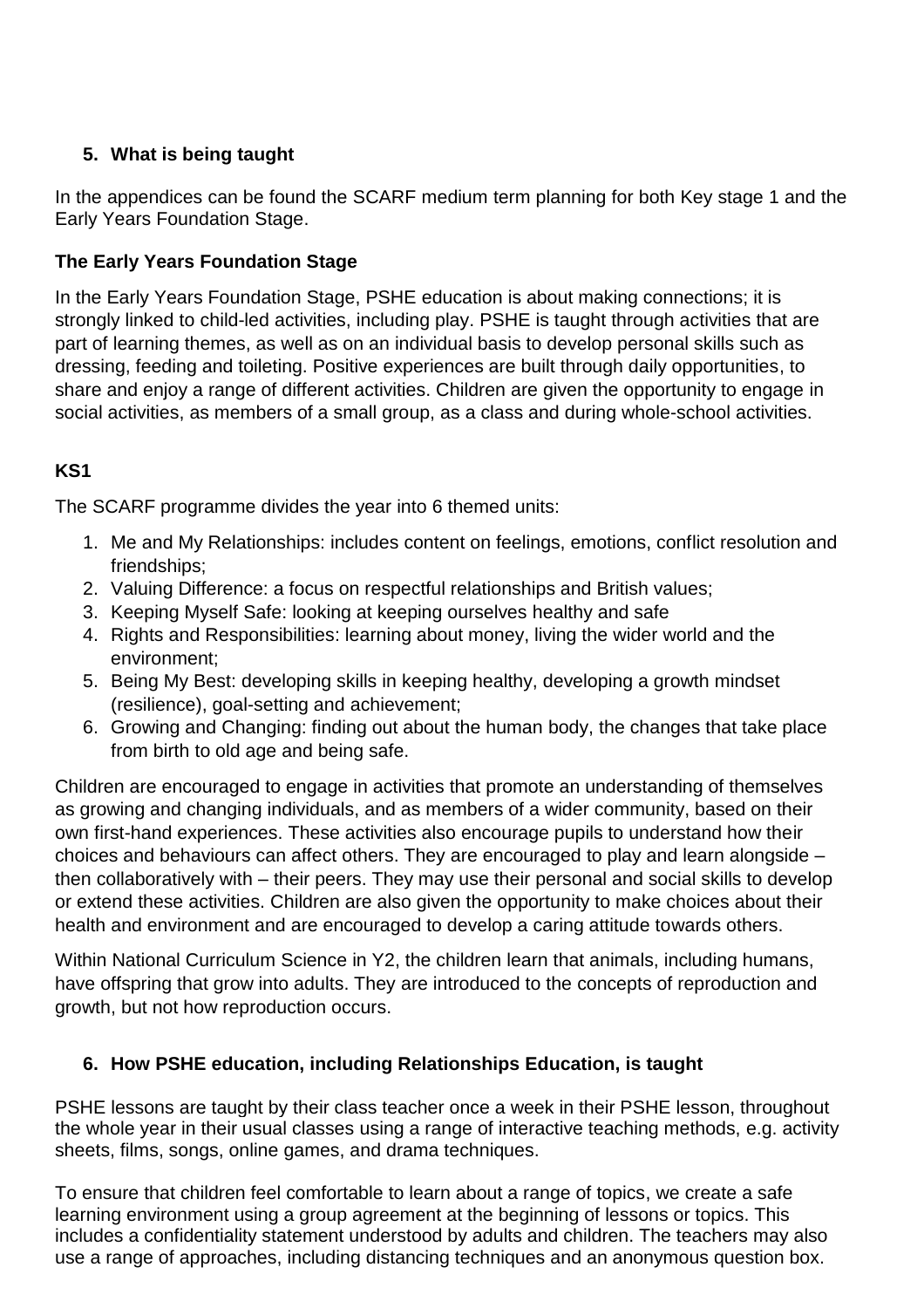Teachers will answer children's questions factually and honestly in an age appropriate way and respond to any disclosures following the schools safeguarding procedures. *Note: view the SCARF* [Creating a Safe Learning environment guidance here.](https://www.coramlifeeducation.org.uk/scarf/creating-a-safe-learning-environment)

Support is provided to children experiencing difficulties on a one-to-one basis, in discussion with safeguarding leads, Sarah Manning, Chloe Needham or Rachel Foster, or our SENCo, Kelly Fennell. Relevant leaflets, websites and posters can be found on display referring pupils to sources of help and advice, alongside suitable books which can be found in the library.

### **7. How PSHE education is monitored, evaluated and assessed**

We use three methods of monitoring and assessing learning within PSHE at Galleywood Infant School:

#### **SCARF Progress**

For each of the six units we carry out a specially designed pre- and post-unit assessment activity. Conducted twice, first at the beginning of the unit to determine where the children are at; and then again at the end of the unit, enabling us to monitor progress, record key points and identify areas for further development. This both teacher and child to see what progress has been made over the course of each half- termly unit of lesson plans.

#### **SCARF Success**

At the end of a unit we consider a range of 'I can' statements, which summarise children's learning against the unit's key learning outcomes.

#### **Wearing my SCARF**

This approach encourages children to reflect personally on their learning. They can record what they found helpful, thought-provoking, challenging and where their learning might take them to next. This also plays a key role in helping us to evaluate the programme.

This method of recording also enables the teacher to make an annual assessment of progress for each child, as part of the child's annual report to parents. We pass this information on to the next teacher at the end of each year.

The monitoring of the standards of children's work and of the quality of PSHE education is the responsibility of the PSHE subject leads. The work of the subject leads also involves supporting colleagues in the teaching of PSHE education and being informed about current developments in the subject.

The PSHE education subject leaders review evidence of the children's work and monitor any assessments made. They provide an annual summary report in which teaching and learning of the subject is evaluated. Areas for development are also identified.

#### **8. How the delivery of the content will be made accessible to all pupils**

It is not our school's policy to withdraw pupils with special educational needs from PSHE education to catch up on other national curriculum subjects: these aspects of personal and social development are as important to all pupils as their academic achievement, and contribute to it. Lesson plan content will be adapted and extra support provided where necessary to ensure all pupils are enabled to develop key skills, attributes and knowledge developed through the PSHE education programme. Work in PSHE takes account of the targets set for individual children in their One Plans.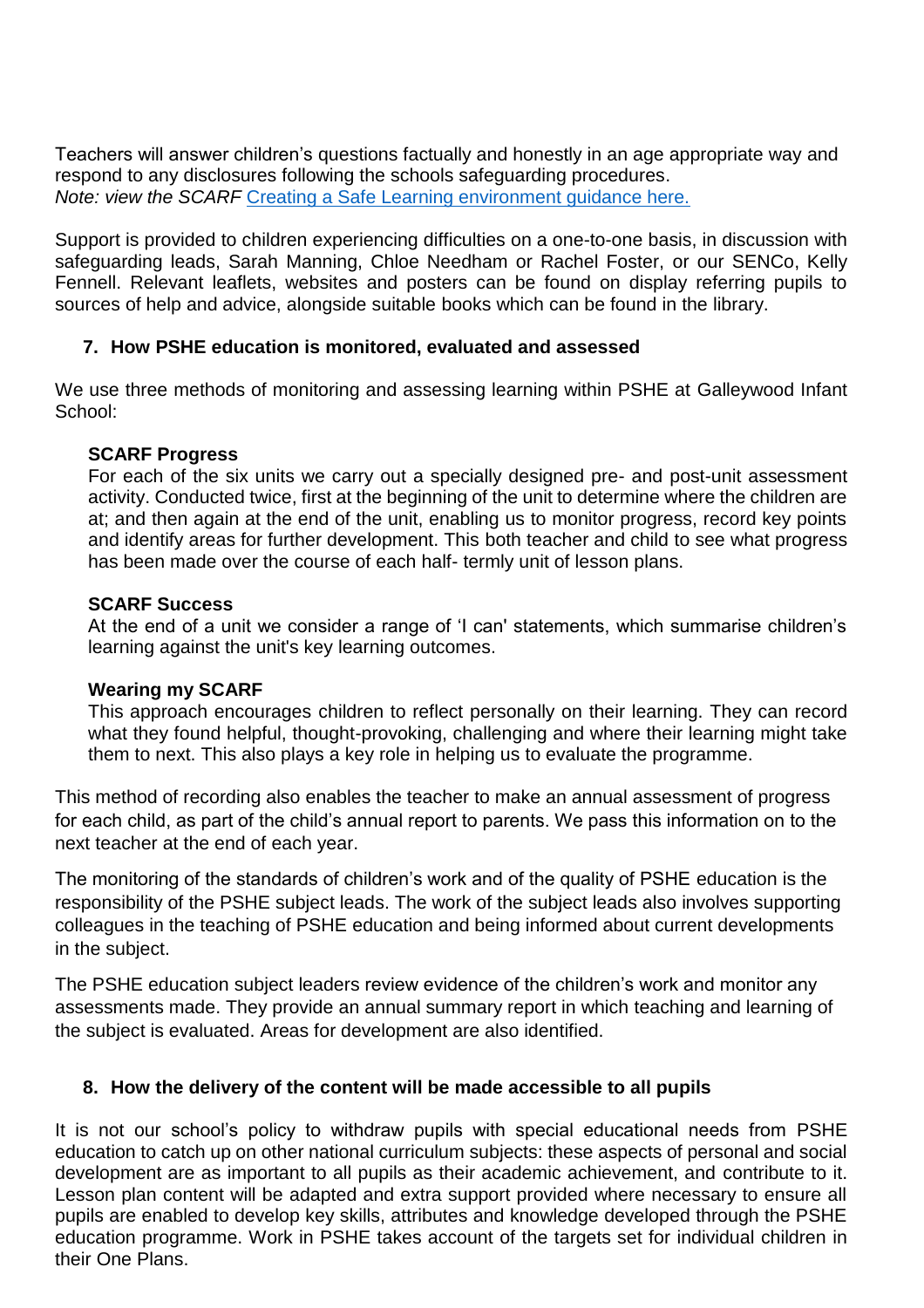SCARF lesson plans are flexible and allow for teachers, who are skilled in adapting curriculum content to meet the needs of the children in their class, to adjust their content in order to meet the learning outcomes.

Our school acknowledges different ethnic, religious and cultural attitudes, as well as recognising that pupils may come from a variety of family situations and home backgrounds. These different families are acknowledged through our teaching and the use of resources that promote diversity and inclusion in Relationships Education.

The public sector equality duty, created under the Equality Act, requires schools and other public authorities to eliminate discrimination and to advance equality in its everyday business, in the design of its policies and curriculum. Schools have a legal responsibility for eliminating discrimination; to do this, schools are required to raise pupils' awareness of diversity and promote respectful relationships with those who are different from them.

### **9. Parental concerns and withdrawal of students**

Parents do not have the right to request that their child be withdrawn from Relationships Education. They do not have a right to withdraw their children from those aspects of Sex Education that are taught in the statutory National Curriculum Science and Health Education. Parents are invited to view our resources and discuss any concerns with our staff.

The head teacher will invite the parent to discuss concerns to ensure that their wishes are understood and to clarify the nature and purpose of our curriculum. The head teacher will discuss with the parent the benefits of receiving this important education and any detrimental effects that withdrawal might have on their child. This could include any social and emotional effects of being excluded. The school is responsible for ensuring that should a child be withdrawn, they receive appropriate, purposeful education during the period of withdrawal.

Parents should be given every opportunity to understand the purpose and content of Relationships Education and Health Education. Good communication and opportunities for parents to understand and ask questions about our school's approach help increase confidence in the curriculum.

It is statutory for our school to show parents examples of the resources we plan to use. We will provide opportunities for parents to view examples through class/year group meetings either face to face or virtually. Ongoing communication with parents about what is planned to be taught and when, will be provided through termly letters home. We advise parents to view the resources in order to support them in carrying out their responsibilities relating to providing RHE at home. It is valuable for a child's development to learn about their own family's values in regards to relationships and health alongside the information they receive at school.

#### **10.Dissemination of the Policy**

This policy has been made accessible to parents, teachers and other school staff, governors through the school website. Anyone wanting a printed copy or the policy to be provided in another language or format, should make a request to the school office. Should the policy be required in other languages, please contact the school office.

Should further information about PSHE education be required, please contact the school leadership team.